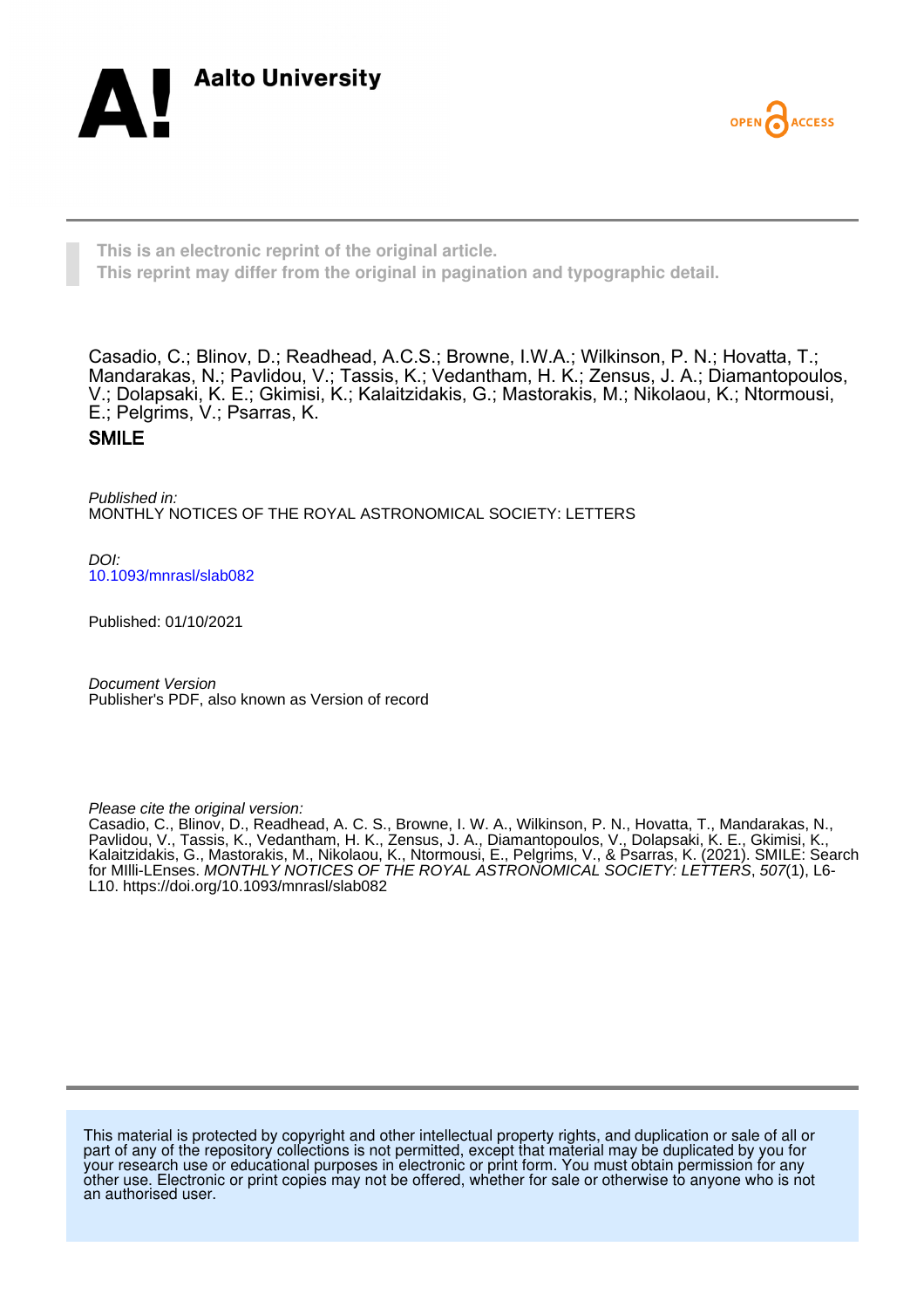MNRAS **507,** L6–L10 (2021) https://doi.org/10.1093/mnrasl/slab082 Advance Access publication 2021 July 20

# **SMILE: Search for MIlli-LEnses**

C. Casadio  $\mathbb{P}, ^{1,2,3\star}$  $\mathbb{P}, ^{1,2,3\star}$  $\mathbb{P}, ^{1,2,3\star}$  $\mathbb{P}, ^{1,2,3\star}$  $\mathbb{P}, ^{1,2,3\star}$  $\mathbb{P}, ^{1,2,3\star}$  $\mathbb{P}, ^{1,2,3\star}$  D. Blinov  $\mathbb{P}, ^{1,2,4\star}$  $\mathbb{P}, ^{1,2,4\star}$  $\mathbb{P}, ^{1,2,4\star}$  $\mathbb{P}, ^{1,2,4\star}$  $\mathbb{P}, ^{1,2,4\star}$  A. C. S. Readhead,<sup>5</sup> I. W. A. Browne,<sup>6</sup> P. N. Wilkinson,<sup>6</sup> T. Hovatta,<sup>[7,](#page-1-7)[8](#page-1-8)</sup> N. Mandarakas,<sup>[1](#page-1-0)[,2](#page-1-1)</sup> V. Pavlidou  $\bullet$ [,](http://orcid.org/0000-0002-0872-181X)<sup>1,2</sup> K. Tassis,<sup>1,2</sup> H. K. Vedantham  $\bullet$ ,<sup>9[,1](#page-1-0)0</sup> J. A. Zensus,<sup>3</sup> V. Diamantopoulos,<sup>[2](#page-1-1)</sup> K. E. Dolapsaki,<sup>2</sup> K. Gkimisi,<sup>2</sup> G. Kalaitzidakis,<sup>2</sup> M. Mastorakis,<sup>2</sup> K. Nikolaou,<sup>2</sup> E. Ntormousi, $1,2,11$  $1,2,11$  $1,2,11$  V. Pelgrims<sup>1[,2](#page-1-1)</sup> and K. Psarras<sup>[2](#page-1-1)</sup> <sup>1</sup>*Institute of Astrophysics, Foundation for Research and Technology – Hellas, Voutes, 7110 Heraklion, Greece*

<span id="page-1-1"></span><span id="page-1-0"></span><sup>2</sup>*Department of Physics, University of Crete, 71003 Heraklion, Greece*

<span id="page-1-2"></span><sup>3</sup>*Max-Planck-Institut fur Radioastronomie, Auf dem H ¨ ugel 69, D-53121 Bonn, Germany ¨*

<span id="page-1-4"></span><sup>4</sup>*Astronomy Department, St Petersburg State University, Universitetsky pr. 28, Petrodvoretz, 198504 St Petersburg, Russia*

- <span id="page-1-5"></span><sup>5</sup>*Cahill Center for Astronomy and Astrophysics, California Institute of Technology, 1200 E California Blvd, MC 249-17, Pasadena, CA 91125, USA*
- <span id="page-1-6"></span><sup>6</sup>*Jodrell Bank Observatory, University of Manchester, Nr. Macclesfield, Cheshire SK11 9DL, UK*

<span id="page-1-8"></span><sup>8</sup>*Metsahovi Radio Observatory, Aalto University, Mets ¨ ahovintie 114, FI-02540 Kylm ¨ al¨ a, Finland ¨*

<span id="page-1-9"></span><sup>9</sup>*Kapteyn Astronomical Institute, University of Groningen, Postbus 800, 9700 AV Groningen, The Netherlands*

<span id="page-1-10"></span><sup>10</sup>*Leiden Observatory, Leiden University, PO Box 9513, NL-2300 RA Leiden, the Netherlands*

<span id="page-1-11"></span><sup>11</sup>*Scuola Normale Superiore, Piazza dei Cavalieri 7, I-56126 Pisa, Italy*

Accepted 2021 July 13. Received 2021 July 8; in original form 2021 April 23

# **ABSTRACT**

Dark matter (DM) haloes with masses below ~10<sup>8</sup> M<sub>o</sub>, which would help to discriminate between DM models, may be detected through their gravitational effect on distant sources. The same applies to primordial black holes, considered as an alternative scenario to DM particle models. However, there is still no evidence for the existence of such objects. With the aim of finding compact objects in the mass range of ~10<sup>6</sup>–10<sup>9</sup> M<sub>☉</sub>, we search for strong gravitational lenses on milliarcsec scales (<150 mas). For our search, we used the Astrogeo very long baseline interferometry (VLBI) FITS image data base – the largest publicly available data base, containing multifrequency VLBI data of 13 828 individual sources. We used the citizen science approach to visually inspect all sources in all available frequencies in search for images with multiple compact components on mas scales. At the final stage, sources were excluded based on the surface brightness preservation criterion. We obtained a sample of 40 sources that passed all steps and therefore are judged to be mas lens candidates. These sources are currently followed up with ongoing European VLBI network observations at 5 and 22 GHz. Based on spectral index measurements, we suggest that two of our candidates have a higher probability to be associated with gravitational lenses.

**Key words:** dark matter – gravitational lensing: strong – quasars: general – techniques: interferometric.

## **1 INTRODUCTION**

The distribution of mass aggregates below  $\sim$ 10<sup>9</sup> M<sub>☉</sub> is of crucial importance in structure formation and possibly also in identifying the nature of dark matter (DM). The standard cold dark matter model (CDM) predicts the formation of a larger number of DM haloes on subgalactic scales (subhaloes) than the warm dark matter model. Given that DM haloes with masses below  $\sim$ 3 × 10<sup>8</sup> M<sub>☉</sub> should not form galaxies (Benitez-Llambay & Frenk [2020\)](#page-5-0), the only way to detect them in distant galaxies is through gravitational lensing effects on distant background sources (e.g. Vegetti et al. [2012\)](#page-5-1).

Gravitational lensing occurs when light rays from a distant source are bent by the gravitational potential of a foreground mass distribution (*lens*). If the surface density of the lens is high enough (Treu [2010;](#page-5-2) Zackrisson & Riehm [2010\)](#page-5-3), and if a compact background source and the lens are well aligned with the observer, multiple images of the background source will be formed. This is the case of *strong lensing*. Based on the angular scale at which multiple images form in the lens plane, strong lensing can be further divided into three regimes: *macro* (∼arcsec), *milli* [milliarcsec (mas)], and *micro* (microarcsec) lensing.

The cosmic lens all sky survey (CLASS; Browne et al. [2003;](#page-5-4) Myers et al. [2003\)](#page-5-5) and Jodrell Very Large Array (VLA) astrometric survey (King et al. [1999\)](#page-5-6) used the VLA to identify 20 new gravitational macro-lenses due to galactic mass lenses of  $\sim 10^{11}$  M<sub> $\odot$ </sub>, and found a lensing rate of one macro-lens per  $690 \pm 190$  radio sources observed in a complete flux density limited sample (Browne et al. [2003\)](#page-5-4).

The milliarcsecond gravitational lenses or *milli-lenses* can probe different astrophysical systems. Lensed images separated by 5– 100 mas are expected when the lens is a compact object (CO) with a mass between  $10^6$  and  $10^9$  M<sub> $\odot$ </sub>, i.e. a *supermassive CO*. Hence, millilenses can reveal dormant supermassive black holes (BHs) located at the centres of galaxies or free floating in the intergalactic space.

<span id="page-1-7"></span><sup>7</sup>*Finnish Centre for Astronomy with ESO, FI-20014, University of Turku, Finland*

<span id="page-1-3"></span>*<sup>-</sup>* E-mail: [ccasadio@ia.forth.gr\(](mailto:ccasadio@ia.forth.gr)CC); [blinov@ia.forth.gr\(](mailto:blinov@ia.forth.gr)DB)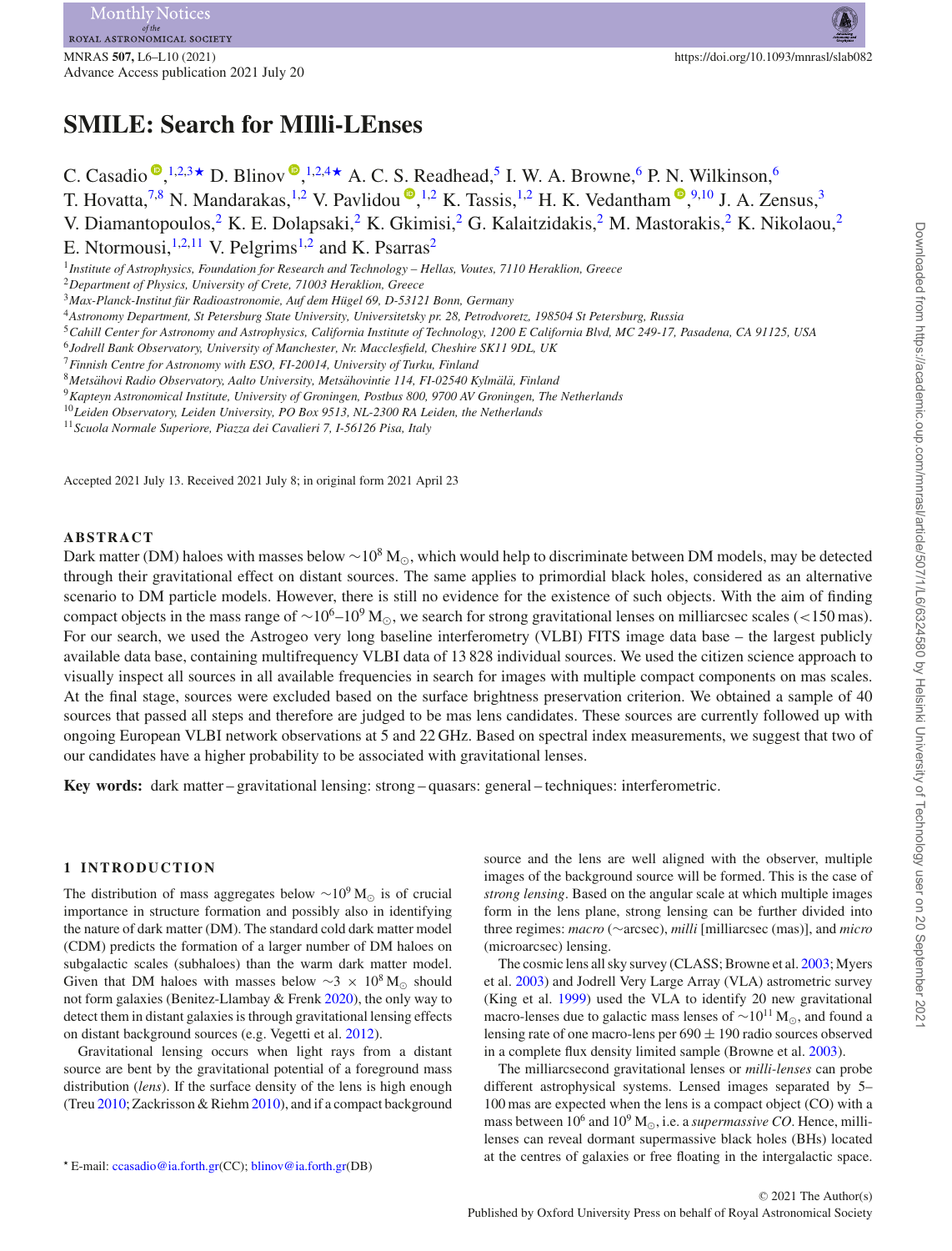In this case, the BH splits the image formed close to the centre of mass (Mao, Witt & Koopmans [2001;](#page-5-7) Winn, Rusin & Kochanek [2004;](#page-5-8) Muller et al. [2020\)](#page-5-9) into multiple images on mas scales, which are accessible to very long baseline interferometry (VLBI) observations.

Wilkinson et al. [\(2001\)](#page-5-10) used VLBI multifrequency observations of 300 sources to search for milli-lenses with multiple-image separations in the angular range of 1.5–50 mas. Following Press & Gunn [\(1973\)](#page-5-11), their null result allowed them to constrain the CO mass density ( $\Omega_{\text{CO}}$ ) for CO in the mass range of  $10^6-10^8$  M<sub> $\odot$ </sub>, to  $\Omega_{\text{CO}}$  < 0.01 (95 per cent confidence).

The very long baseline array (VLBA) has been used by Spingola et al. [\(2019\)](#page-5-12) at 1.4 GHz in a search for milli-lenses with image separations  $>100$  mas, corresponding to lensing mass scales  $>3 \times 10^9$  M<sub>o</sub>. In terms of mass scale, this complements the study we report here. Following Wilkinson et al. [\(2001\)](#page-5-10), we selected a higher frequency than 1.4 GHz in order to focus on lensing of the compact cores of blazars and to reduce the confusing effects of the radio jets, which have steeper spectra than the cores. The cores we are targeting for multiple images due to lensing are much more prominent relative to the jets at 8 GHz than at 1.4 GHz.

Lately, there has been a renewed interest in the primordial black hole (PBH) scenario, partially due to the merging of an  $\sim 85 M_{\odot}$ BH and an  $~\sim 66 M_{\odot}$  BH, recently detected by the LIGO/Virgo Collaboration (De Luca et al. [2021\)](#page-5-13). If PBHs exist, they might be the primary constituent of DM (e.g. Clesse  $&$  García-Bellido [2018\)](#page-5-14). Moreover, given the wide range of possible masses of these objects  $(10^{-18}-10^{9} M_{\odot})$ ; Sasaki et al. [2018\)](#page-5-15) PBHs could explain the high BH masses in the above LIGO/Virgo event.

In this paper, we present a pilot search for milli-lenses with an angular separation *<*150 mas, which we carried out using the Astrogeo VLBI FITS image data base.<sup>1</sup> We used the VLBI data of all 13 828 sources, available when this study was performed. A similar study was presented by Burke-Spolaor [\(2011\)](#page-5-16). There, the search for binary supermassive BHs using spectral index images of 3114 sources produced only one candidate. The bulk of sources in the Astrogeo VLBI FITS image data base come from dedicated astrometry programmes devoted to the completion of a radio fundamental catalogue (Petrov [2021\)](#page-5-17). For this reason, Astrogeo contains mostly compact radio sources observed in two frequency bands, and one of them is usually the *X* band (8 GHz). This relatively high frequency is ideal for gravitational lens searches since at this frequency most of these sources are dominated by an unresolved flat-spectrum core, making the identification of multiple lensed images of the core straightforward.

We identify 40 milli-lens candidates, which are promising targets for follow-up observations. We additionally provide an example of such follow-up, using newly obtained European VLBI network (EVN) data, for two of our candidates. We encourage further observations of this kind for the rest of our 40 candidates.

### **2 SEARCH FOR LENSES**

For this study, we downloaded all the UV-FITS files, with associated clean components, available at the Astrogeo VLBI FITS image data base at the time this search was performed, for a total of 13 828 individual sources. Starting from self-calibrated visibilities and using clean components, we produced new images with circular restoring beams of diameter  $d = \sqrt{a_{\text{maj}} \times a_{\text{min}}}$ , where  $a_{\text{maj}}$  and  $a_{\text{min}}$ are the major and minor axes of the restoring beams in the original

image FITS files. In case of sources with multi-epoch observations at any particular observing band, we convolved visibilities with a median circular beam and we median stacked the multi-epoch images together, using intensity peaks to align them. Final images have a dimension of  $1024 \times 1024$  pixels and 0.3 mas per pixel, resulting in a field of view of ∼307 × 307 mas.

In order to visually inspect all resulting images of all sources, we then created a web page similar, in concept, to interfaces of citizen science projects (e.g. Banfield et al. [2015\)](#page-5-18). At every reload, the web page showed the final images in all available bands for a single source. Images were displayed using JS9<sup>2</sup> windows that allowed us to change flux density levels, dynamic range, zoom, etc. Hyperlinks to original single-epoch FITS and poscript image files were also included in the web page. At the bottom of the web page, two buttons, namely 'Lens' and 'No Lens', allowed the user to judge the source as a possible gravitational lensing candidate or not, on the basis of the visual inspection of displayed images. As a control, we also inserted, within the sample, 200 mock lens images, i.e. images displaying two separated compact components that were generated in the following way. First, we visually selected 200 random sources from the sample where only a central compact source and no secondary components within the  $307 \times 307$  mas field of view were present at any available band. Then, we fitted the source core with a circular Gaussian function and randomly scaled its parameters to create the mock lens. The height and the standard deviation of the Gaussian were multiplied by random factors drawn from uniform distributions in the range of [0.3, 1] and [0.8, 1.2], respectively. After this, we added the corresponding mock Gaussian function to a random location in the image. If multiple bands were present, the same scaling factor was used for all of them. We repeated this procedure for all the 200 sources. In this way, the mock lens images were reproduced as double compact components with similar spectral index and surface brightness. We mixed these mock lensed objects in the data base so that they would be offered for classification by users in a random order among real sources. The mock lenses were injected into the data base in order to evaluate attentiveness of each user and roughly estimate completeness of our search. Users were instructed to select any sources with multiple compact components regardless their flux ratio, surface brightness, or separation. For this reason, we did not aim to create a set of mock lenses, whose parameters would follow physically realistic distributions. Moreover, given that the lens mass distribution is unknown and no milli-lenses have been detected so far, it may not be possible to create such a set.

The first step of the sample selection consisted in the visual inspection of the 13 828 sources through the web page interface. To complete this task, five PhD scientists and nine undergraduate Physics students from the University of Crete were involved. They were asked to mark as 'Lens' sources showing multiple compact components in at least one of the available observing bands, and as 'No Lens' the rest of sources. Considering the lack of expertise in VLBI images of active galactic nucleus for most of the participants in the search, people were asked to mark also as 'Lens' sources with some kind of extension (even core–jet structure) in case of doubt on the nature of the source itself. In this way, we sought to prevent loss of potential candidates right at the start of the search. Each source in the data base was inspected by one user and the corresponding choice was recorded. After this first step, 950 sources (excluding the mock lenses) had been catalogued as potential lenses. Among the 200 mock lenses, 8 were missed. Two specific persons together

Downloaded from https://academic.oup.com/mnrasl/article/507/1/L6/6324580 by Helsinki University of Technology user on 20 September 2022 Downloaded from https://academic.oup.com/mnrasl/article/507/1/L6/6324580 by Helsinki University of Technology user on 20 September 2021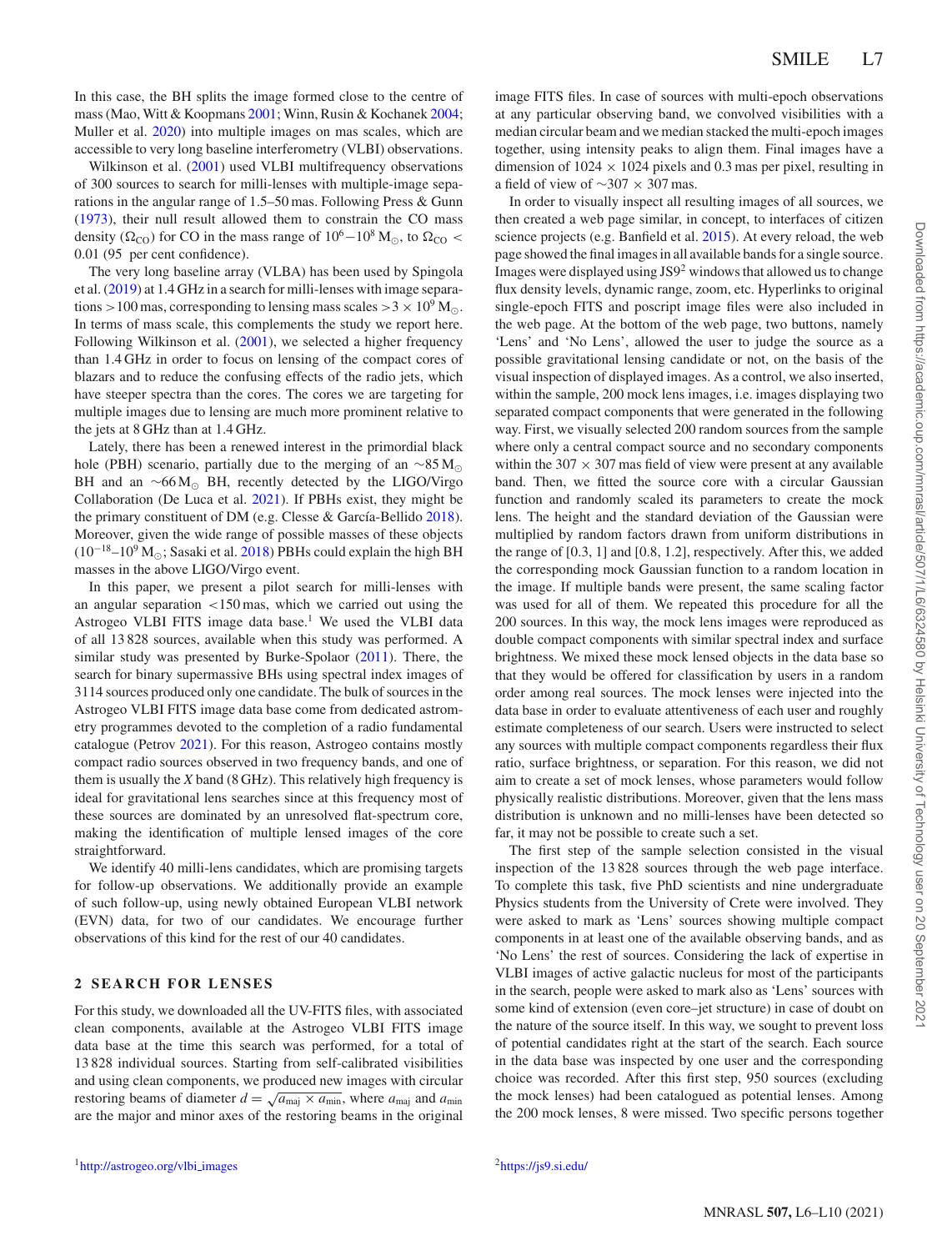were responsible for missing six out of these eight sources. Given the higher than average rate of failure, their judgments were considered unreliable. Therefore, two of the authors who are experienced VLBI researchers re-inspected all sources classified by the original two people. They recovered the mock lenses and also selected four more lens candidates in addition to the 950 previously obtained. The final result is that the number of missed mock lenses was two and hence we estimate the final loss rate of real lens candidates as ∼1 per cent  $(2/200)$ .

After this first stage, a detailed visual inspection of the 954 sources was performed by CC and DB. Sources were rejected if they showed clear surface brightness or spectral index discrepancies between components, clear processing artefacts, and/or clear core– jet structures without evidence of any other unresolved bright component aside from the core. After this second stage, we were left with 128 candidates. Three more authors (AR, IB, and PW), who led the CLASS project and were therefore familiar with radio images of lenses, then examined these 128 sources, and rejected 69 more objects. Our remaining sample, after these multiple stages of visual inspections, consisted of 59 lens candidates.

Since a significant number of images come from astrometry and geodesy programmes, with poor uv coverage and short integration times, they may have artefacts and lack extended weak emission. Therefore, we decided to use a conservative approach, and finally reject sources based on the surface brightness preservation criterion; i.e. components fainter than the core should appear more compact. Since gravitational lensing preserves the surface brightness of the background source, we expect the lensed images to have all the same intrinsic brightness. In Browne et al. [\(2003\)](#page-5-4), an apparent surface brightness ratio of ∼4 between the putative lensed images has been used as a conservative upper limit to select lens candidates within the CLASS programme. Here instead, given the wide range of image quality, we used a less stringent apparent surface brightness ratio *<*7 to select our final list of gravitational lens candidates, 40 in total.

# **3 BEST CANDIDATES AND OPTICAL COUNTERPARTS**

The final 40 gravitational lens candidates that passed the multiplestage selection are listed in Table [1.](#page-3-0) This means that all 40 sources show multiple compact components at least in one of the available frequencies and the apparent surface brightness ratio between components is *<*7. In Fig. [1,](#page-3-1) we show two of the milli-lens candidates as they appear in our new EVN 5 GHz observations, as an example. The completion of the remaining sources' observations and data reduction is ongoing.

If the multiple components are the putative lensed images of the same source, we expect them to have the same spectra and flux density ratio between epochs. Given the small time delays between images in milli-lenses (e.g. characteristically around 20 s for a CO of  $10^7$  M<sub> $\odot$ </sub>; Nemiroff et al. [2001\)](#page-5-19), intrinsic variability on such short time-scales is likely to have a negligible effect on flux density ratios and spectral indices. For all but five sources (J0213+8717, J1143+1834, J1632+3547, J1653+3503, and J1805−0438), we have a contemporary observation at two different frequencies (either 8 and 4.3 GHz or 8 and 2.3 GHz) that we use to compute the spectral indices of the multiple components. We used Difmap (Shepherd [1997\)](#page-5-20) to fit the multiple components observed in each source with circular Gaussian brightness distributions and we computed the components spectral indices *α* ( $S$ <sup>*ν*</sup> αt the available frequencies. As pointed out by Spingola et al. [\(2019\)](#page-5-12), spectral indices may be biased towards high negative values because of the combined effect of

<span id="page-3-0"></span>**Table 1.** Best lens candidates:  $(1) - J2000$  name;  $(2)$  and  $(3) -$ Right ascension and declination (J2000) according to NASA/IPAC Extragalactic Database.

| ID             | RA          | Dec.           |
|----------------|-------------|----------------|
|                | h:m:s       | d:m:s          |
| $J0010 - 0740$ | 00:10:50.60 | $-07:40:12.10$ |
| $J0011 + 3443$ | 00:11:17.01 | $+34:43:33.64$ |
| $J0024 - 4202$ | 00:24:42.99 | $-42:02:03.95$ |
| $J0044 + 2858$ | 00:44:21.55 | $+28:58:33.84$ |
| $J0052+1633$   | 00:52:36.17 | $+16:33:00.45$ |
| $J0118 + 3810$ | 01:18:10.14 | $+38:10:55.10$ |
| $J0132 + 5211$ | 01:32:18.92 | $+52:11:30.70$ |
| $J0139+0824$   | 01:39:57.16 | $+08:24:26.80$ |
| $J0203 + 3041$ | 02:03:45.36 | $+30:41:29.11$ |
| $J0210 - 2213$ | 02:10:10.06 | $-22:13:36.90$ |
| $J0213 + 8717$ | 02:13:57.85 | $+87:17:28.8$  |
| $J0222+0952$   | 02:22:15.61 | $+09:52:37.80$ |
| $J0232 - 3422$ | 02:32:30.03 | $-34:22:03.10$ |
| $J0237+1116$   | 02:37:13.59 | $+11:16:15.48$ |
| $J0502+1626$   | 05:02:47.39 | $+16:26:39.32$ |
| $J0527+1743$   | 05:27:23.21 | $+17:43:25.10$ |
| $J0616 - 1957$ | 06:16:01.57 | $-19:57:16.20$ |
| $J0732+6023$   | 07:32:50.97 | $+60:23:40.06$ |
| $J0923 - 3435$ | 09:23:53.88 | $-34:35:26.10$ |
| $J1132 + 5100$ | 11:32:50.39 | $+51:00:19.92$ |
| $J1143 + 1834$ | 11:43:26.07 | $+18:34:38.36$ |
| J1218-2159     | 12:18:58.82 | $-21:59:45.4$  |
| $J1306 + 0341$ | 13:06:16.00 | $+03:41:40.80$ |
| J1340-0335     | 13:40:13.30 | $-03:35:20.80$ |
| J1344-1739     | 13:44:03.42 | $-17:39:05.50$ |
| $J1632+3547$   | 16:32:31.25 | $+35:47:37.74$ |
| $J1653 + 3503$ | 16:53:53.16 | $+35:03:27.03$ |
| $J1721 + 5207$ | 17:21:36.26 | $+52:07:10.40$ |
| $J1805 - 0438$ | 18:05:31.12 | $-04:38:09.69$ |
| $J2010+1513$   | 20:10:08.20 | $+15:13:58.84$ |
| $J2044 + 6649$ | 20:44:49.19 | $+66:49:02.30$ |
| $J2114 + 4036$ | 21:14:10.01 | $+40:36:42.19$ |
| $J2209 + 6442$ | 22:09:30.49 | $+64:42:20.70$ |
| $J2214 - 2521$ | 22:14:46.39 | $-25:21:16.00$ |
| $J2225 + 0841$ | 22:25:43.48 | $+08:41:57.20$ |
| J2259+4037     | 22:59:04.04 | $+40:37:47.10$ |
| J2312+0919     | 23:12:28.07 | $+09:19:26.70$ |
| $J2324 - 0058$ | 23:24:04.62 | $-00:58:54.20$ |
| $J2337 - 0622$ | 23:37:29.19 | $-06:22:13.20$ |
| $J2347 - 1856$ | 23:47:08.63 | $-18:56:18.86$ |

<span id="page-3-1"></span>

**Figure 1.** New EVN 5 GHz images of two milli-lens candidates, shown as example. The first contour is at  $3 \times$  rms of the map noise. Grey ellipses are the respective restoring beams. The cyan dot indicates the optical photocentre position (Kovalev et al. [2020\)](#page-5-21), with error bars taken from *Gaia Early Data Release* (*EDR*) *3* that are smaller than the symbol size. In the new EVN image, J0527+1743 preserves the multicompact components structure, while J0237+1116 shows a clear core–jet structure, which differs from the image selected within our search for milli-lenses.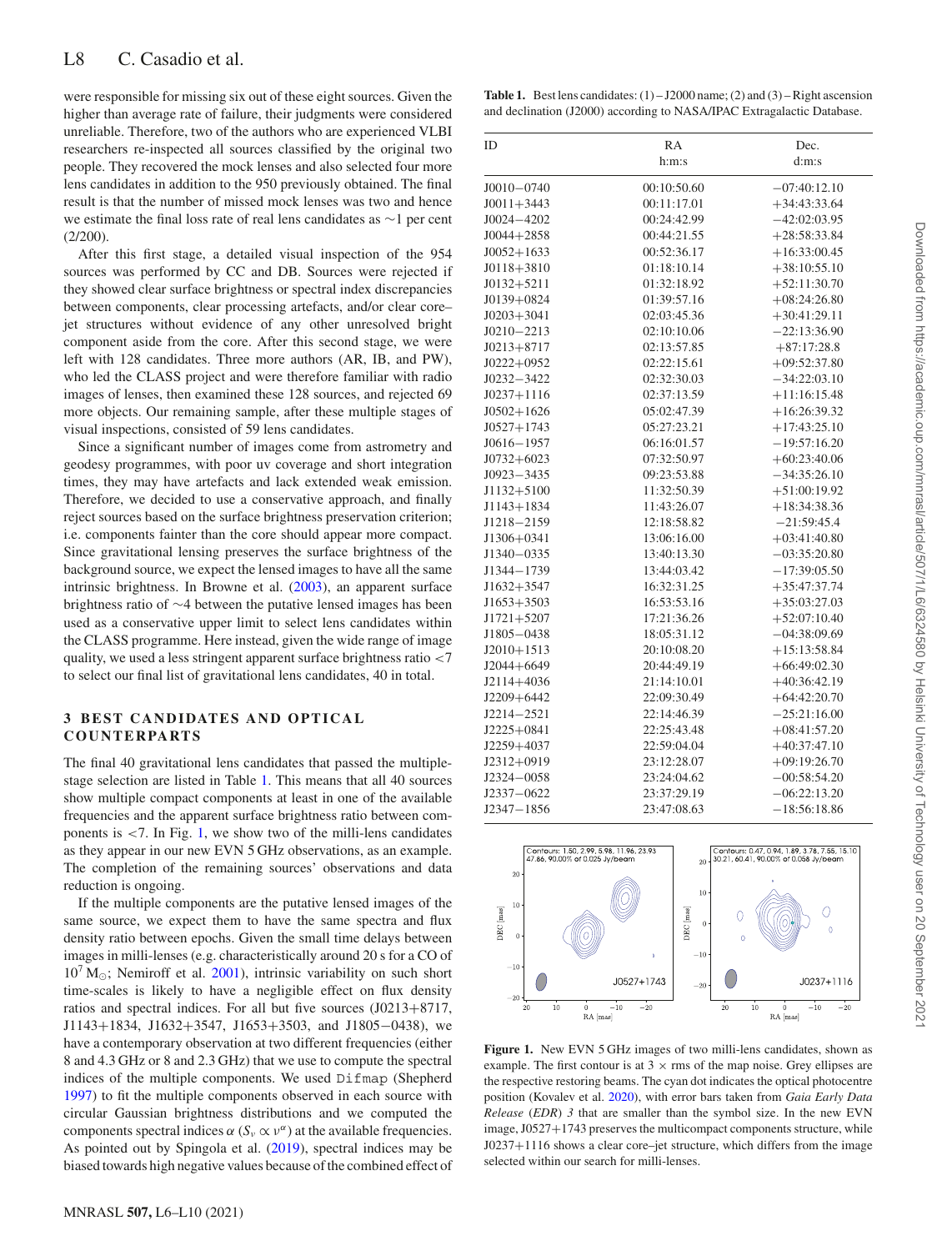higher angular resolution and poorer sensitivity at high frequencies. Moreover, we cannot discard the possibility that light rays, which go through different paths to produce multiple images, cross different plasma with different absorption coefficients. This would also lead to multiple images with different spectral indices. Therefore, we use the spectral indices obtained only to suggest, among the 40 best candidates, sources that have the highest probability to be associated with gravitational lenses rather than reject candidates. These must have multiple components with similar flat  $(\alpha < 0.5)$  spectral indices, in order to be lensed images of a core–jet system in the background. Among the 40 candidates, the two sources which best satisfy these criteria are J0527+1743 and J2312+0919. A third promising source is J1143+1834, for which no spectral index information is available.

We also investigated the optical counterparts of the 40 lens candidates, using the publicly available optical catalogues in ALADIN SKY ATLAS. Only 15 sources have associated optical counterparts and among them only four sources (J0024−4202, J0210−2213, J2214−2521, and J2312+0919) have known redshifts.

Another important piece of information comes from the comparison between the optical and VLBI position. VLBI-*Gaia* offsets are a widely discussed topic (e.g. Kovalev, Petrov & Plavin [2017;](#page-5-22) Xu et al. [2021,](#page-5-23) and references therein) and it has been shown that such offsets can be used as a tool to distinguish between the accretion disc and jet emission regions (Plavin, Kovalev & Petrov [2019\)](#page-5-24). Six sources from our sample have coordinates within 0.5 arcsec from optical sources in the *Gaia* EDR 3 (*Gaia* Collaboration [2021\)](#page-5-25). However, only for two of them accurate VLBI-*Gaia* offsets are available. In J0237+1116, the *Gaia* position is shifted in the opposite direction of the extended emission in the *C* band that connects the two bright components at the *X* band, and is located 2.6 mas west of the brightest component (Kovalev et al. [2020\)](#page-5-21). This may suggest that what we see in our VLBI image is a core–jet structure while the optical emission comes mostly from the accretion disc following Plavin et al. [\(2019\)](#page-5-24). This is supported by our newly obtained EVN 5 GHz image (see Fig. [1\)](#page-3-1), where the source shows a clear core–jet structure, which allows us to discard it as a lens. In J2214−2521, for which the radio position is available in the International Celestial Reference Frame (ICRF3) (Charlot et al. [2020\)](#page-5-26), the VLBI-*Gaia* offset is ∼155 mas. The separation between radio components in this source is an order of magnitude smaller. The optical image from PanSTARRS that reveals the presence of an extended galaxy at a redshift (*z*) of 0.0868 suggests that in this case some bright optical emitting region within the galaxy may be responsible for the offset of the optical position or, an alternative scenario, the radio source is a background object, while *Gaia* measures the optical photocentre of the nearby foreground galaxy. We will further investigate VLBI-*Gaia* offsets of our lens candidates in future publication after a careful analysis of EVN phase-referencing observations.

We report below a few extra notes and considerations on some of the sources.

*J0024*−*4202*: Previously classified as a gigahertz peaked spectrum (GPS) radio galaxy (e.g. Labiano et al. [2007\)](#page-5-27); the optical counterpart is located at a redshift (*z*) of 0.937.

*J0210*−*2213*: Classified as a GPS source (Snellen et al. [2002\)](#page-5-28), the optical counterpart is located at a redshift (*z*) of 1.49.

*J1132*+*5100*: Located behind the galaxy cluster Abell 1314 (Vallee & Roger [1989\)](#page-5-29). The different spectral indices of components A and B suggest that they are not images of each other and should be discarded. However, the peculiar location of this source, behind a galaxy cluster, is favourable for the search of gravitational lens systems.

*J1143*+*1834*: This source has been previously reported as compact symmetric object (CSO; Sokolovsky et al. [2011\)](#page-5-30) and supermassive binary black hole (SBBH) candidates (Tremblay et al. [2016\)](#page-5-31).

*J1632*+*3547*: Tremblay et al. [\(2016\)](#page-5-31) discarded this source as a CSO candidate, but they still propose it as an SBBH candidate.

*J1653*+*3503*: This source has been discarded as both CSO and SBBH candidates (Tremblay et al. [2016\)](#page-5-31).

*J2312*+*0919*: Associated with a Fanaroff–Riley II – highexcitation radio galaxy, 3C 456 (e.g. Macconi et al. [2020\)](#page-5-32); the optical counterpart is located at a redshift (*z*) of 0.233.

*J2347*−*1856*: Previously classified as a CSO (Taylor & Peck [2003;](#page-5-33) Sokolovsky et al. [2011\)](#page-5-30).

#### **4 CANDIDATE CONFIRMATION**

We performed a pilot search for mas gravitational lenses to probe the existence of COs in the mass range of  $10^6$ – $10^9$  M<sub> $\odot$ </sub>. The possible locations and origins of such objects are different. For example, a supermassive CO could be a quiescent supermassive BH hosted within a galaxy or one of the CDM subhaloes expected to surround the host galactic CDM halo (Kravtsov [2010\)](#page-5-34). In both cases, we should expect to see optical emission associated with the host galaxy in the lens plane. In the case of a free-floating CO (either a supermassive BH or a DM halo), it is possible that no optical emission is associated with the lens. Hence, the optical emission, if present, should be associated with the lensed source and, therefore, should be lensed like the radio emission. This means that, if the radio and optical are cospatial in the lensed source, the *Gaia* position is expected to be in between the putative lensed images, given the inability of *Gaia* observatory to resolve components with an angular separation lower than ∼100 mas (Lemon et al. [2017\)](#page-5-35). The situation is different if the optical and radio emissions are not cospatial (e.g. Reines et al. [2020\)](#page-5-36). In this case, we may still expect the optical emission being lensed, but the *Gaia* position is not expected necessarily to fall in between the putative lensed images observed at VLBI scales.

The optical counterparts of these sources will be one of the aspects to investigate in further analysis, but we mostly expect multifrequency and/or multi-epoch VLBI observations in future to be fundamental for finally confirming or rejecting the lens nature of these candidates. Since the short time delays in milli-lenses do not create delay-dependent changes in flux ratios, multi-epoch observations will help in discarding many candidates based on flux density ratio measurements between the putative lens images. Ultimately, the sources that will preserve flux density ratios despite flux density variability over epochs, and have multiple compact components with similar spectral indexes, will be tested using lens modelling to verify if the configuration and relative flux densities are compatible with a gravitational lens system.

## **5 DISCUSSION AND FURTHER ACTIONS**

The sample of the 40 most probable milli-lens candidates is being followed up with EVN observations at 5 and 22 GHz (Project ID: EC071; PI: Casadio). Higher sensitivity 5 GHz images should help to discard core–jet structures if present, and with the addition of the 22 GHz we hope to better resolve the structure of compact components and to add more spectral information. We encourage the community to join with more follow-up observations.

Any sources that do not pass the follow-up tests and are rejected as milli-lens candidates can still be investigated as candidates for an SBBH system or a CSO. CSO and GPS radio galaxies, based on morphological and spectral classification, respectively, are thought